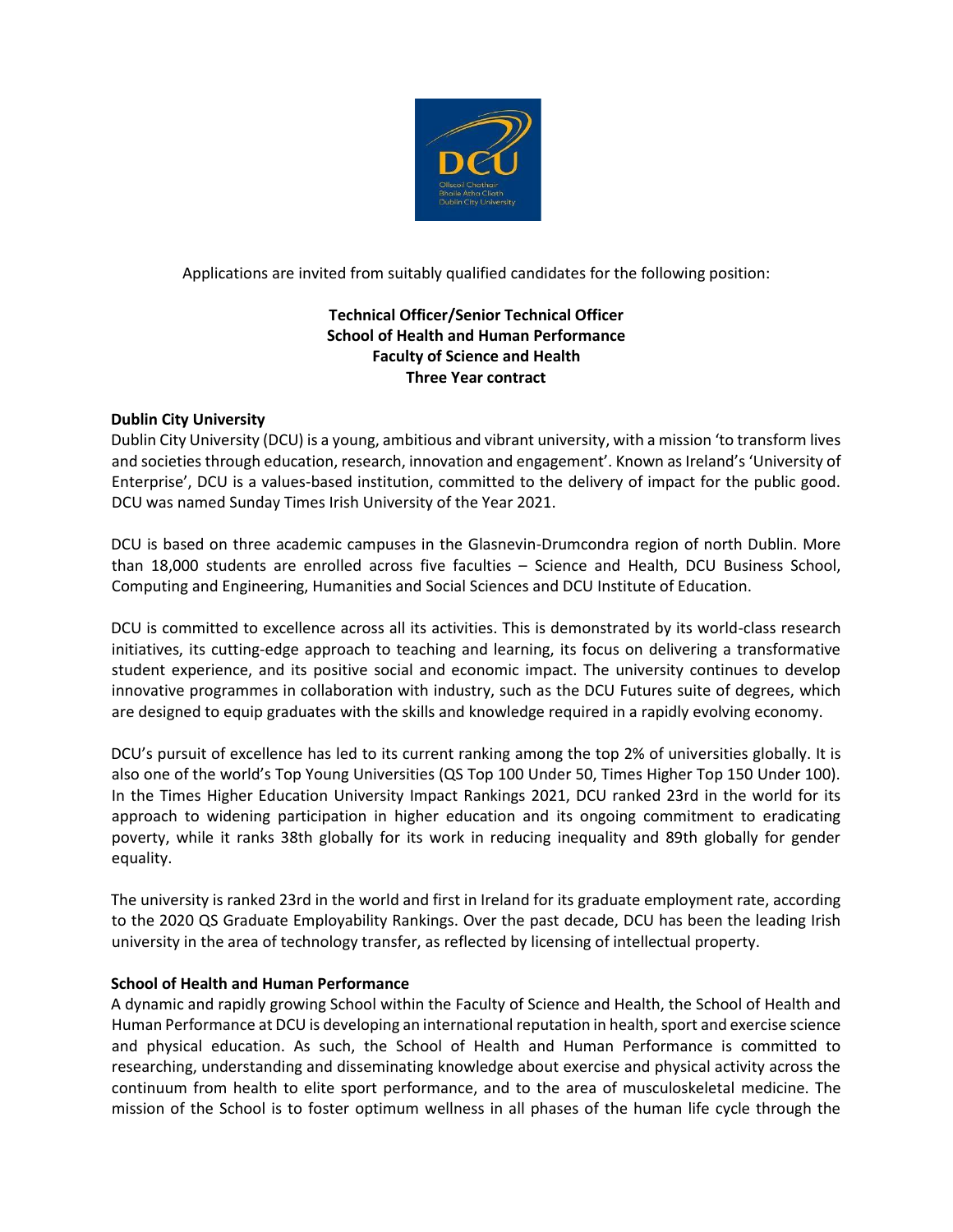provision of academic programmes, research and the translation of research into public health or high performance strategies with practical implementation. It aims to achieve this through:

- Pioneering undergraduate and graduate level academic programmes;
- Undertaking research that transcends traditional boundaries leading to enhancement of health, physical performance and quality of life of the citizens of Ireland and beyond;
- Developing a wide range of community-based sport, health-related and injury research programmes;
- Building on our national reputation for excellence for sports performance, preventive medicine, health and physical literacy, and healthy ageing across the life course.

The School has already received significant support from the University through the appointment of a range of key academic and support staff and the development of extensive facilities for exercise and sport. As a member of this School you will become part of this multi-disciplinary team. Faculty and postgraduate research students in the School of Health and Human Performance investigate a wide range of topics concerning human movement and education, athletic performance, musculoskeletal medicine and health promotion.

The School runs the following programmes:

- 1. BSc in Sports Science and Health [www.dcu.ie/courses/undergraduate/shhp/sport-science-andhealth](http://www.dcu.ie/courses/undergraduate/shhp/sport-science-and-health)
- 2. BSc in Athletic Therapy and Training [www.dcu.ie/courses/undergraduate/shhp/athletic-therapyand](http://www.dcu.ie/courses/undergraduate/shhp/athletic-therapy-and-training)[training](http://www.dcu.ie/courses/undergraduate/shhp/athletic-therapy-and-training)
- 3. BSc in Physical Education with Biology [www.dcu.ie/courses/undergraduate/shhp/physicaleducation](http://www.dcu.ie/courses/undergraduate/shhp/physical-education-biology)[biology](http://www.dcu.ie/courses/undergraduate/shhp/physical-education-biology)
- 4. BSc in Physical Education with Mathematics [www.dcu.ie/courses/undergraduate/shhp/physicaleducation-mathematics](http://www.dcu.ie/courses/undergraduate/shhp/physical-education-mathematics)
- 5. Professional Doctorate in Elite Performance (Sport) [https://www.dcu.ie/courses/postgraduate/school-health-and-human](https://www.dcu.ie/courses/postgraduate/school-health-and-human-performance/professional-doctorate-elite-performance)[performance/professionaldoctorate-elite-performance](https://www.dcu.ie/courses/postgraduate/school-health-and-human-performance/professional-doctorate-elite-performance)
- 6. MSc in Elite Sport Performanc[e https://www.dcu.ie/scienceandhealth/msc-elite-sport-performance](https://www.dcu.ie/scienceandhealth/msc-elite-sport-performance)

The School attracts high calibre students who are offered undergraduate teaching, research opportunities and practical placements in industry, in education or in clinical settings according to programme. At the heart of development plans for the University, the School is in a unique position for significant growth with the planned development of a new, dedicated Health and Human Performance facility on campus at DCU.

# **Role Profile**

The Technical Officer (TO) will provide technical support in the School of Health and Human Performance focusing on two main areas. Firstly, providing technical support to practical and laboratory classes across the Athletic Therapy and Physical Education programmes. Appropriate training will be provided by DCU as needed to assist in the provision of technical support in athletic therapy, physical education and sport science-related areas, should the successful individual require it. Secondly, providing technical assistance for digital teaching and learning needs across the School. This will include promoting the development and set up of technologies supporting teaching and learning on the above-named undergraduate and postgraduate programmes, and providing technical support to academic staff as needed. Again, appropriate training will be provided to upskill the successful individual in this area if needed.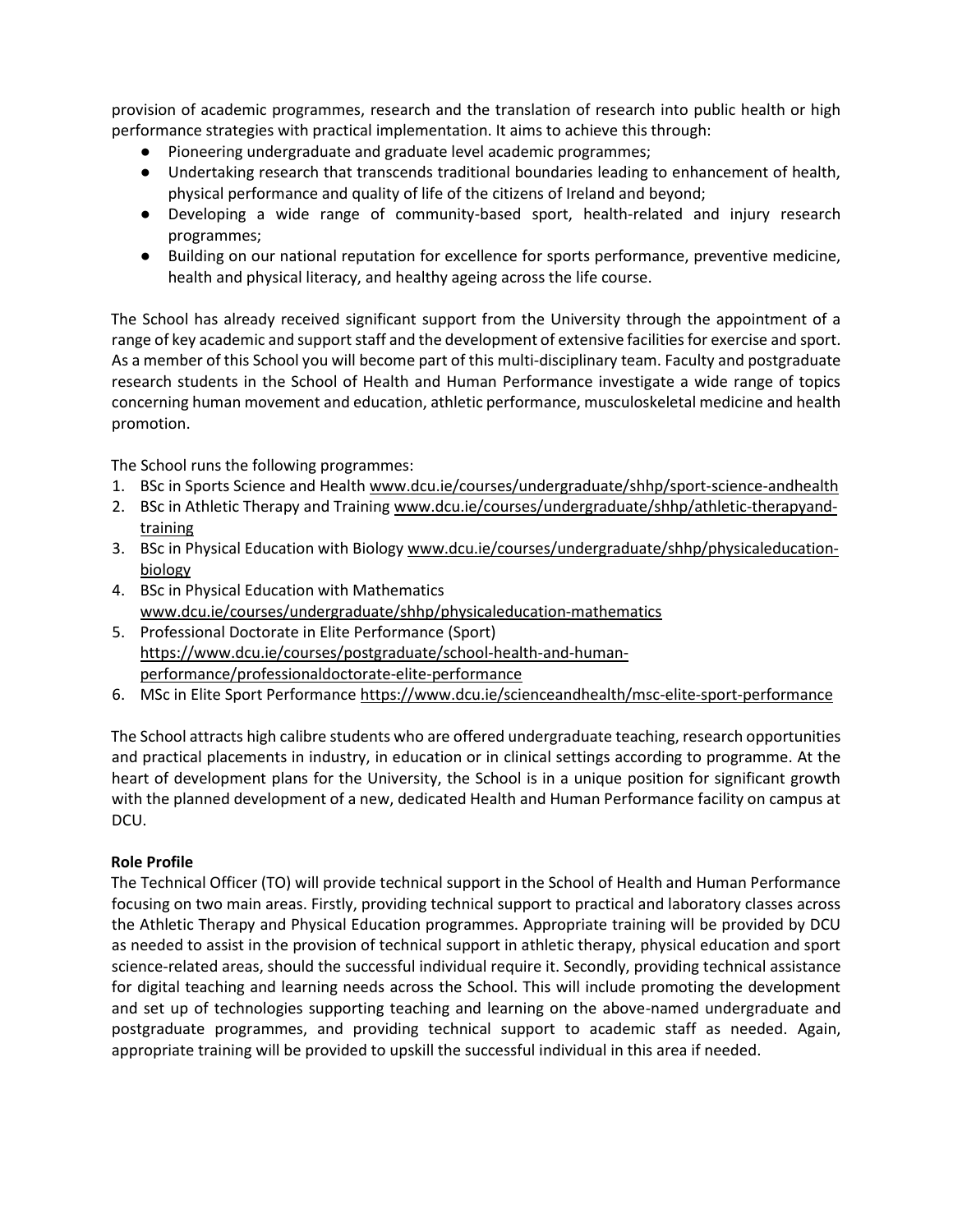## **Duties & Responsibilities**

Please refer to the job description for a list of duties and responsibilities associated with this role.

#### **Qualifications & Experience**

Essential criteria, the successful individual will require

- Honours degree in a relevant area (NFQ Level 8).
- A keen interest in the area of human movement/physical education/exercise science and/or related fields.
- Excellent social, verbal and written communication skills with experience of working, collaborating and establishing credibility and relationships at all levels, and an ability to translate technical language to common language for non-technical users.
- Relevant experience/expertise in a similar role in an educational setting or industry.
- Experience with educational technology

Desirable criteria

- Degree in Sports and Exercise, Science, Physical Education, Athletic Therapy or a related area
- Recognised qualification in educational technology

#### **Essential Training**

The post-holder will be required to undertake the following essential compliance training: Orientation, Health & Safety and Data Protection (GDPR). Other training may need to be undertaken when appropriate to upskill in areas as required for the post.

#### **Salary Scale:**

Technical Officer - €34,793 - €62,158 (€63,460 with long service increment)

Appointment will be commensurate with qualifications and experience and in line with current Government pay policy

**Closing date:** 28th June 2022

## **For more information on DCU and our benefits, please visit** [Why work at DCU?](https://www.dcu.ie/hr/why-work-dcu)

#### **Informal Enquiries in relation to this role should be directed to:**

Dr. Javier Monedero, Chief Technical Officer, School of Health and Human Performance Email: javier.monedero@dcu.ie

Please do not send applications to this email address, instead apply as described below.

## **Application Procedure:**

Application forms are available from the DCU Current Vacancies website at <https://www.dcu.ie/hr/vacancies-current-vacancies-external-applicants>

Applications should be submitted by e-mail with your completed application form to [hr.applications@dcu.ie](mailto:hr.applications@dcu.ie)